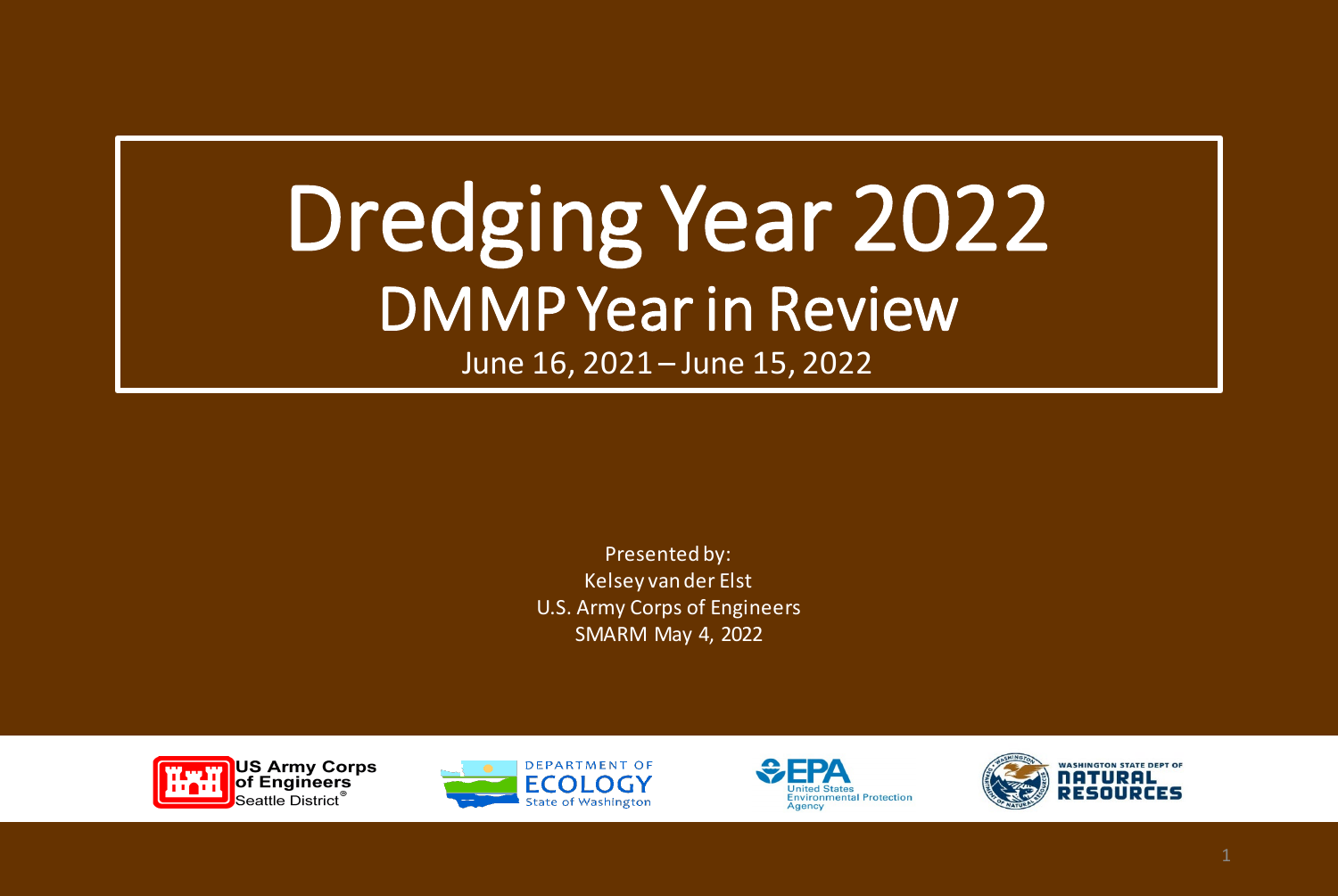## Topics

- DMMP Project Stats
- Disposal Volumes
- Puget Sound Sediment Reference Material
- DMMO Website
- Other Updates

**A man spits out his coffee** He says, "This tastes like mud!"

How does the server respond?

"Well of course. It was just ground this morning."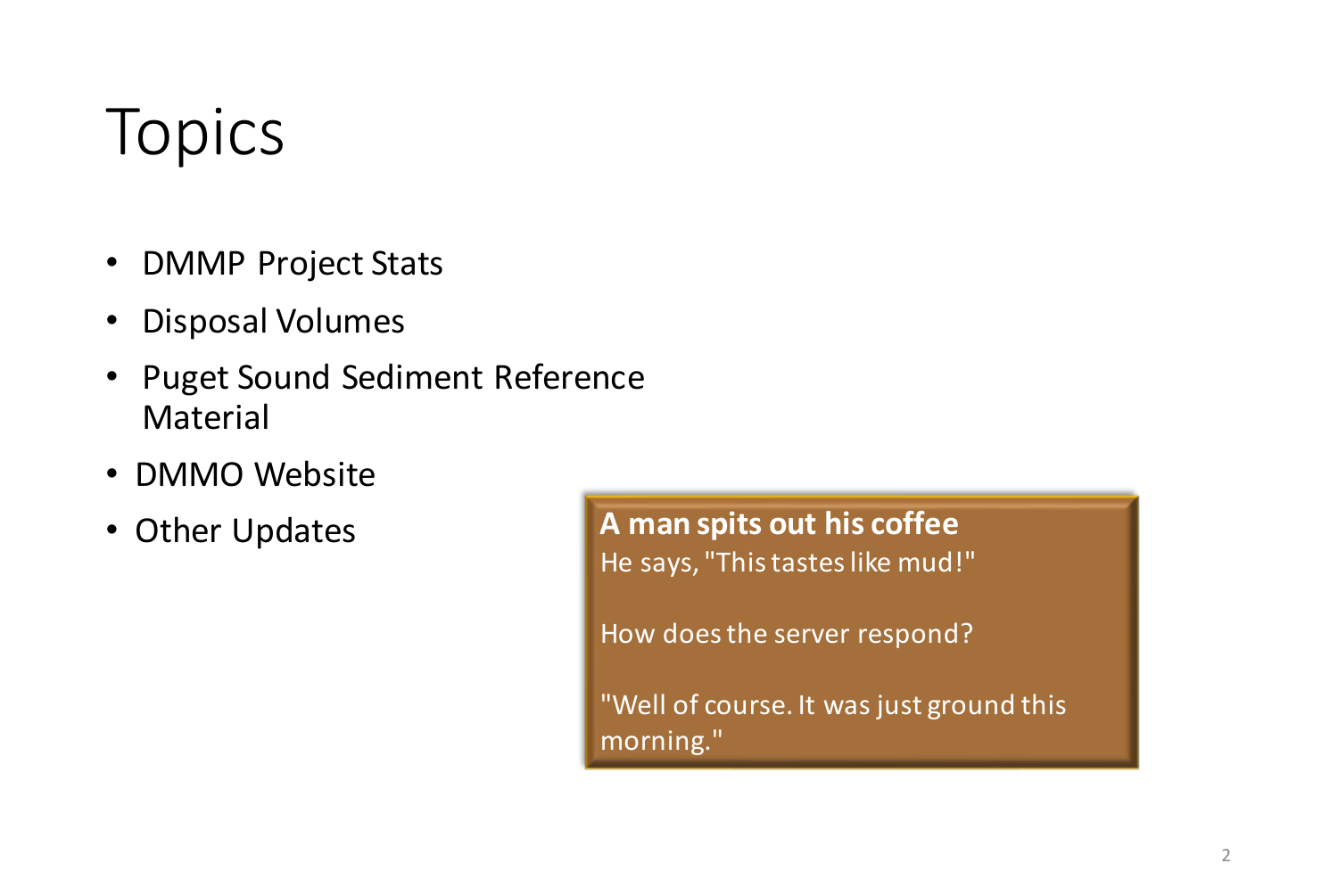#### DY22: DMMP Project Testing Summary **So far…**



So how does that compare with previous years?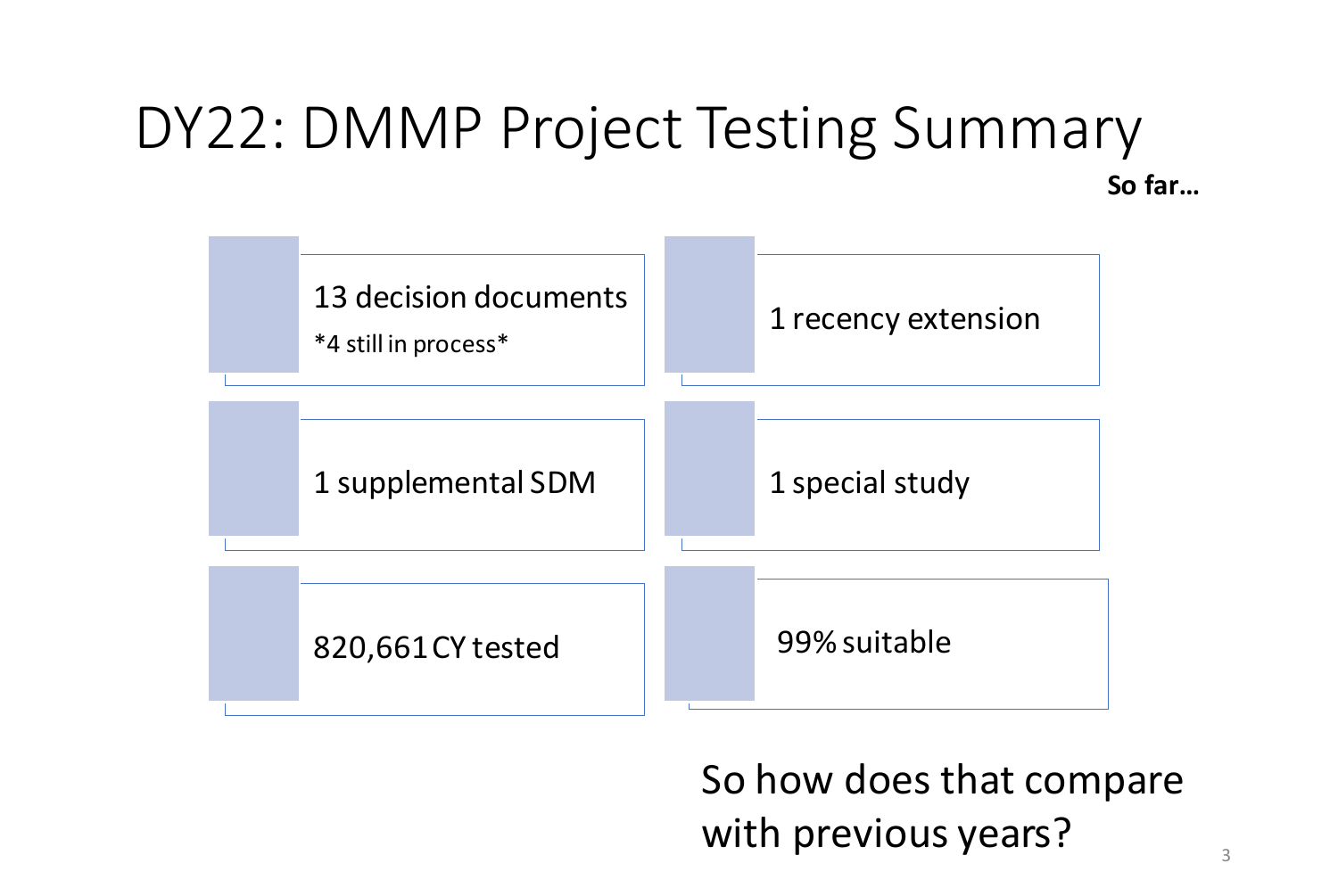

#### **DY22 Decision Documents**

|               | <b>Suitability Determinations</b>                    |
|---------------|------------------------------------------------------|
| 1             | <b>Barbee Mill Boathouse</b>                         |
| 3             | <b>HME Construction</b>                              |
| 4             | NAVBASE Kitsap Bangor EMMR                           |
| 5             | Port of Everett, 10th St. Boat Launch                |
| 6             | Port of Everett, Central Marina West                 |
| 8             | Port of Everett, North Marina                        |
| 9             | <b>Twin Bridges Marina</b>                           |
| 10            | <b>USACE Neah Bay Navigation Improvement Project</b> |
| 11            | Vigor Industrial Entrance Channel                    |
| 13            | *Driftwood Key Marina                                |
| 14            | *Port of Grays Harbor, Terminals 1, 2, 3, 4          |
| 15            | *Schnitzer Steel of Tacoma                           |
| 16            | *Weyerhaeuser Longview                               |
|               |                                                      |
|               | <b>Recency Determinations</b>                        |
| 7             | Port of Everett, Central Marina and South Docks      |
|               |                                                      |
|               | Special Study/Supplemental Suitability               |
| $\mathcal{P}$ | <b>Chambers Creek Dam Removal</b>                    |
| 12            | Zittel's Marina                                      |

\* Project not complete as of May 3rd, 2022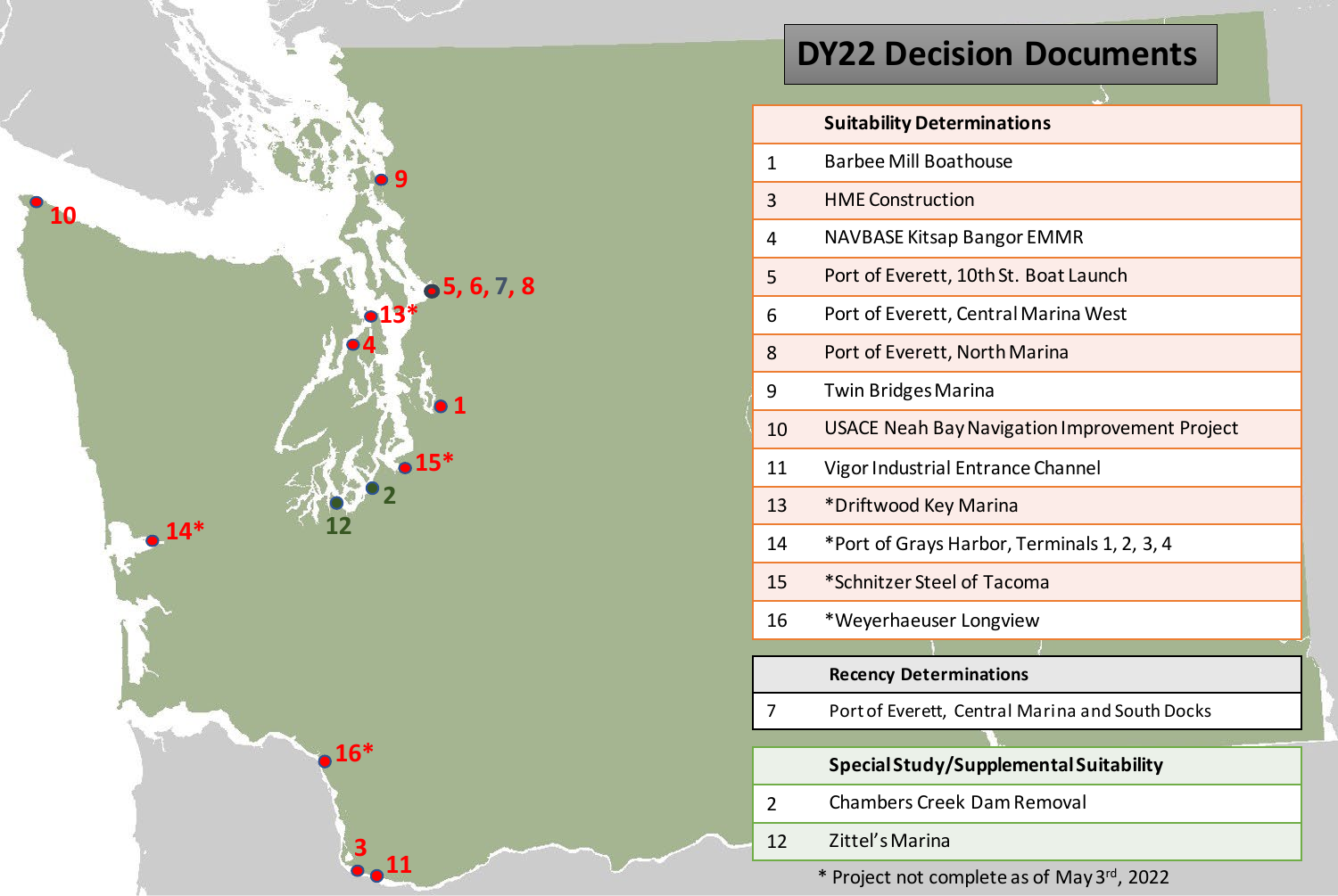#### **Tested Sediment Volume by Region**

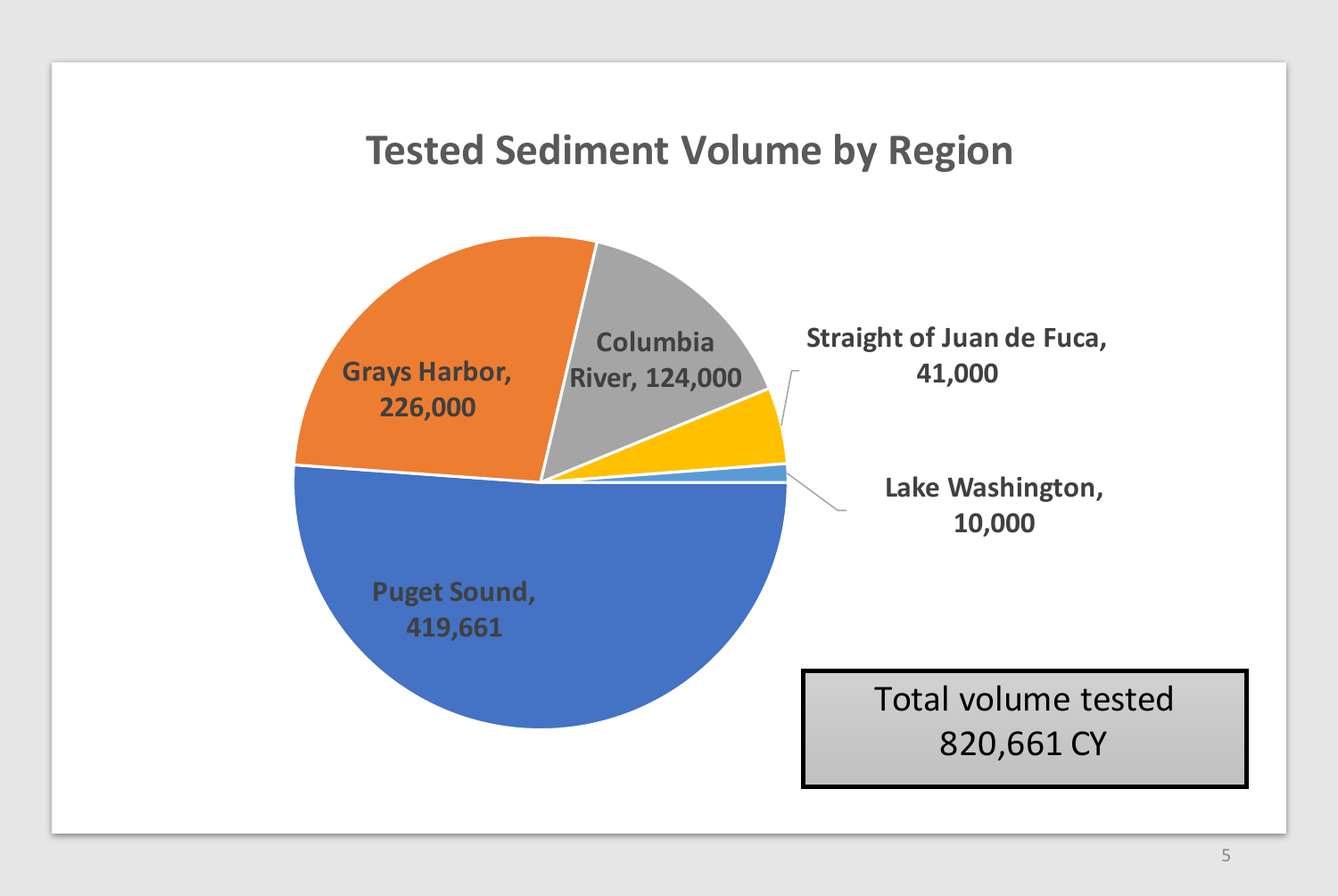### Historical Suitable/Unsuitable Volumes



6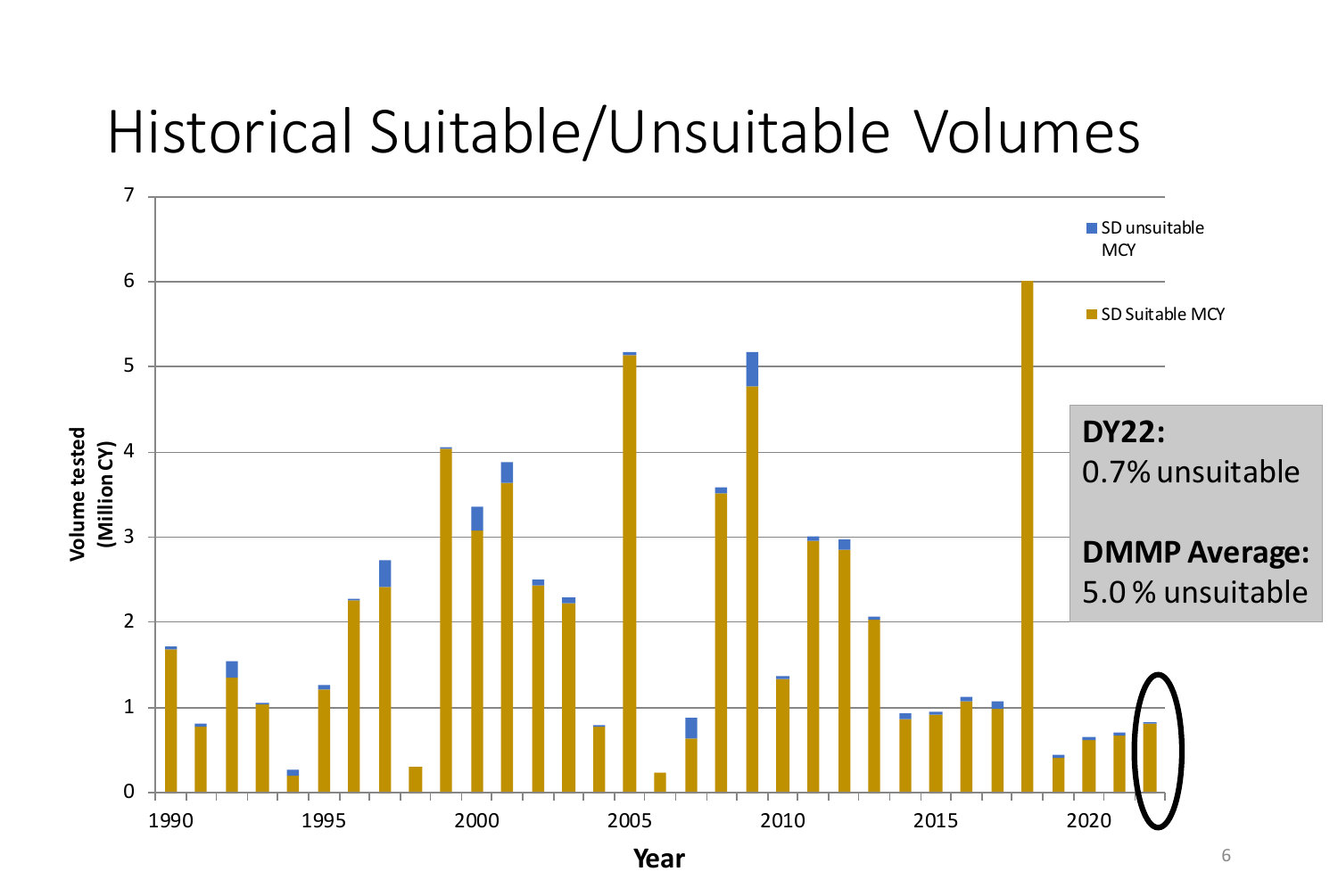### Historical USACE Volumes

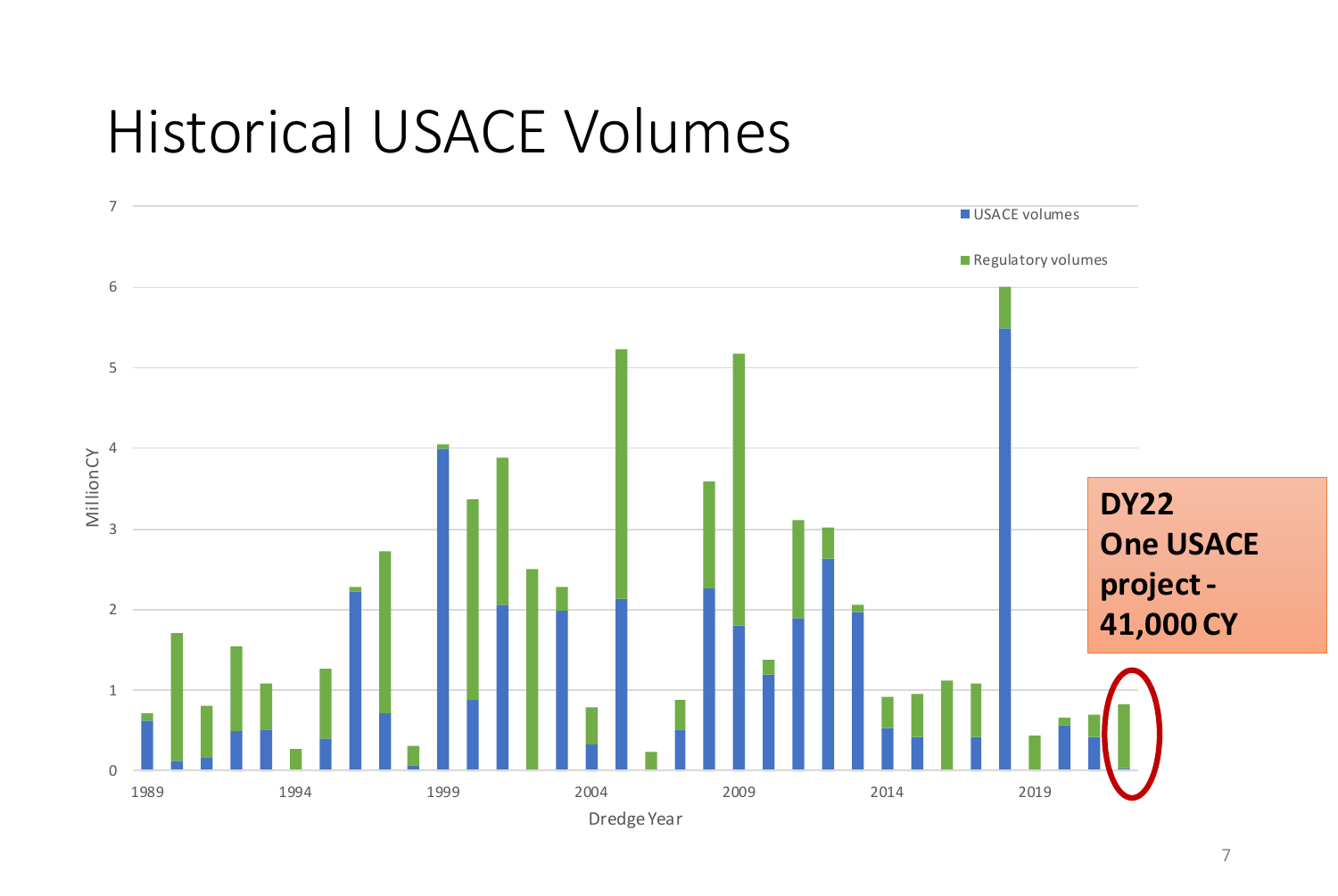## Open -Water Disposal

What did the shy pebble wish?

That she was a little boulder!

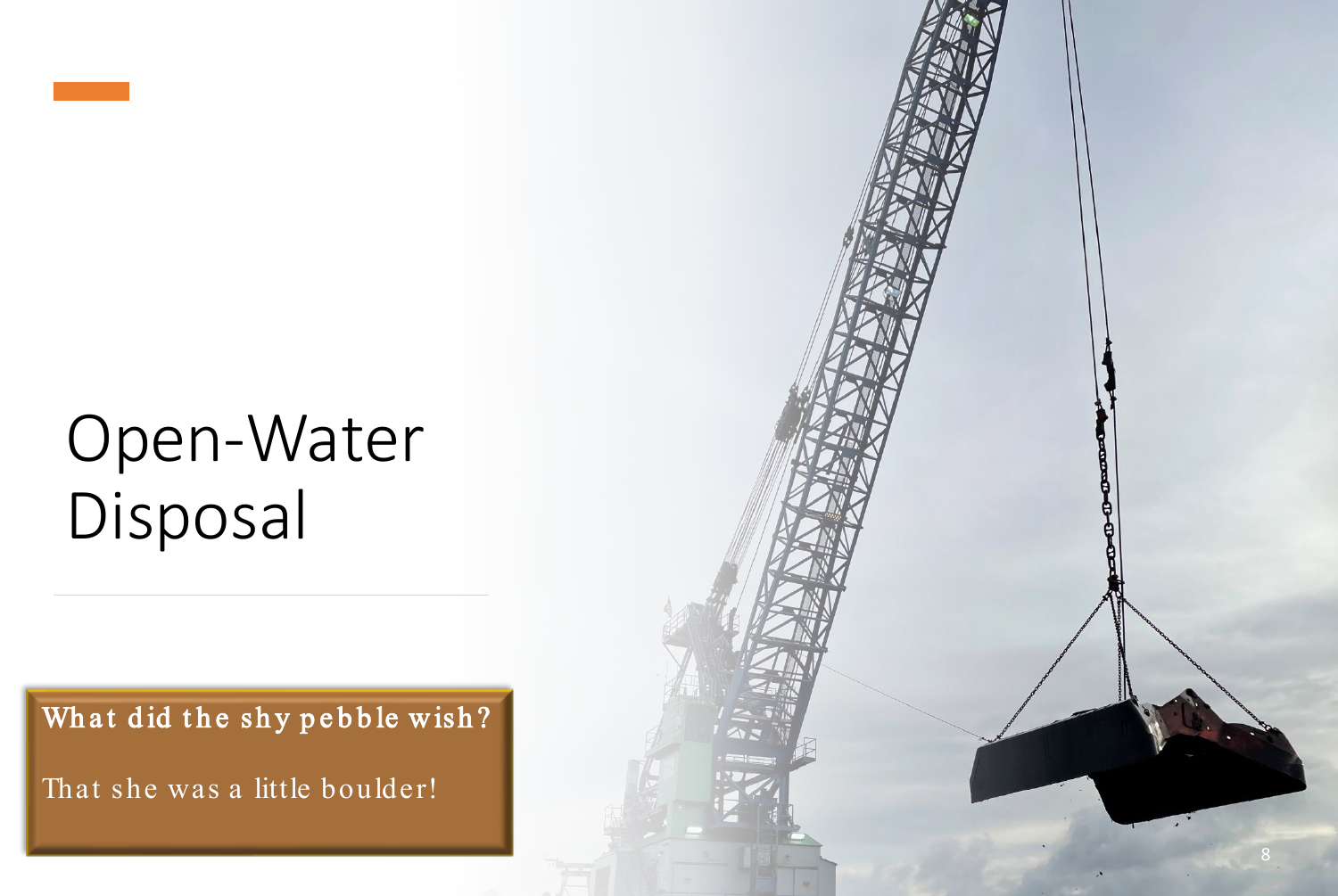### DY22: Open-Water Disposal in Puget Sound



| <b>Port Gardner</b>                                                                        |            |
|--------------------------------------------------------------------------------------------|------------|
| Port of Everett 10 <sup>th</sup> St.<br><b>Boat Launch and</b><br><b>Connector Channel</b> | 33,255 CY  |
| <b>Elliott Bay</b>                                                                         |            |
| Port of Seattle Terminal 5<br>Phase 1                                                      | 11,726 CY  |
| <b>USACE Duwamish</b><br>Waterway                                                          | 123,810 CY |
| <b>Commencement Bay</b>                                                                    |            |
| Port of Tacoma, Husky<br>and WUT                                                           | 17,368 CY  |
| <b>TOTAL PUGET SOUND</b><br><b>VOLUME</b>                                                  | 186,159 CY |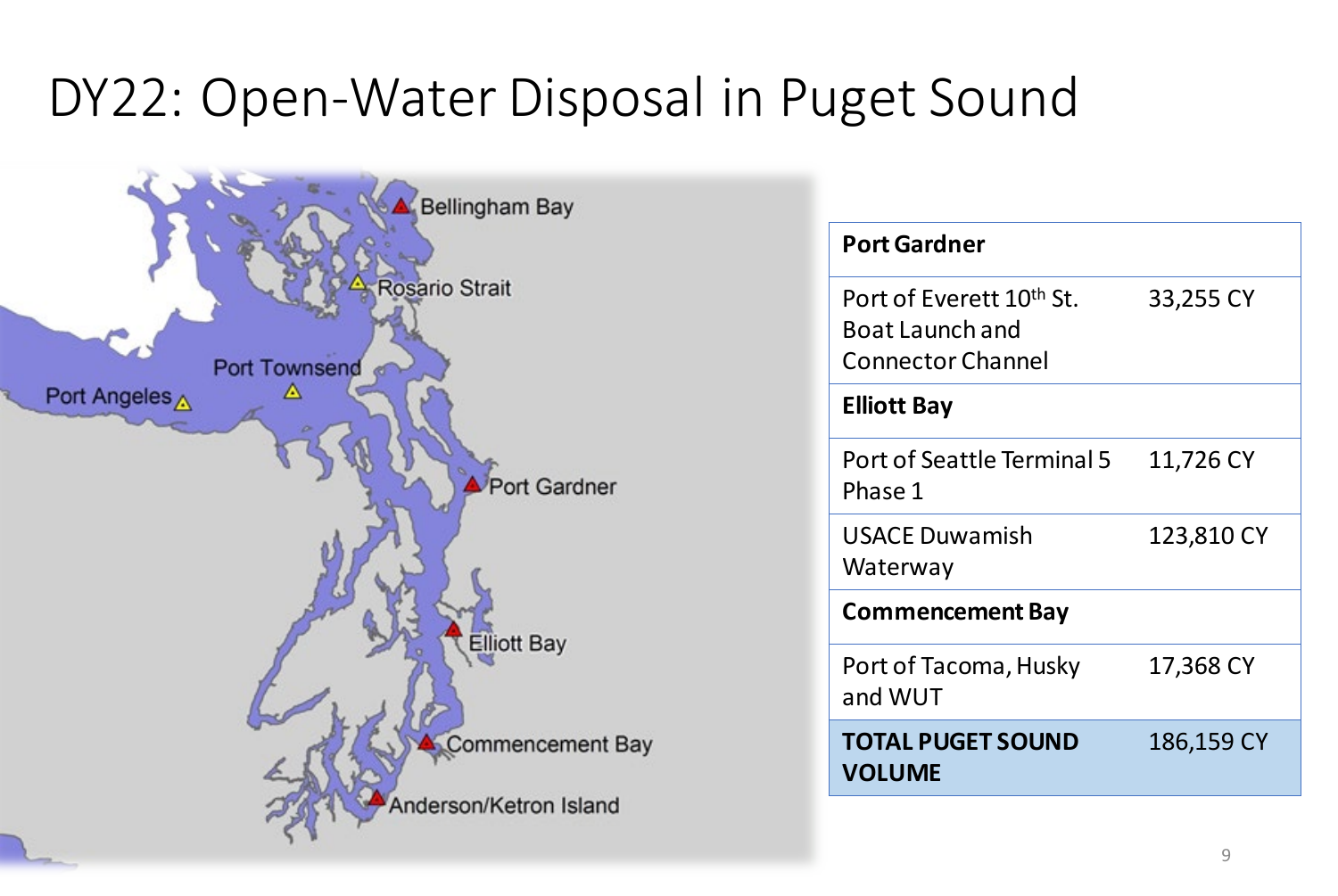### Annual Open-Water Disposal Volumes: Puget Sound

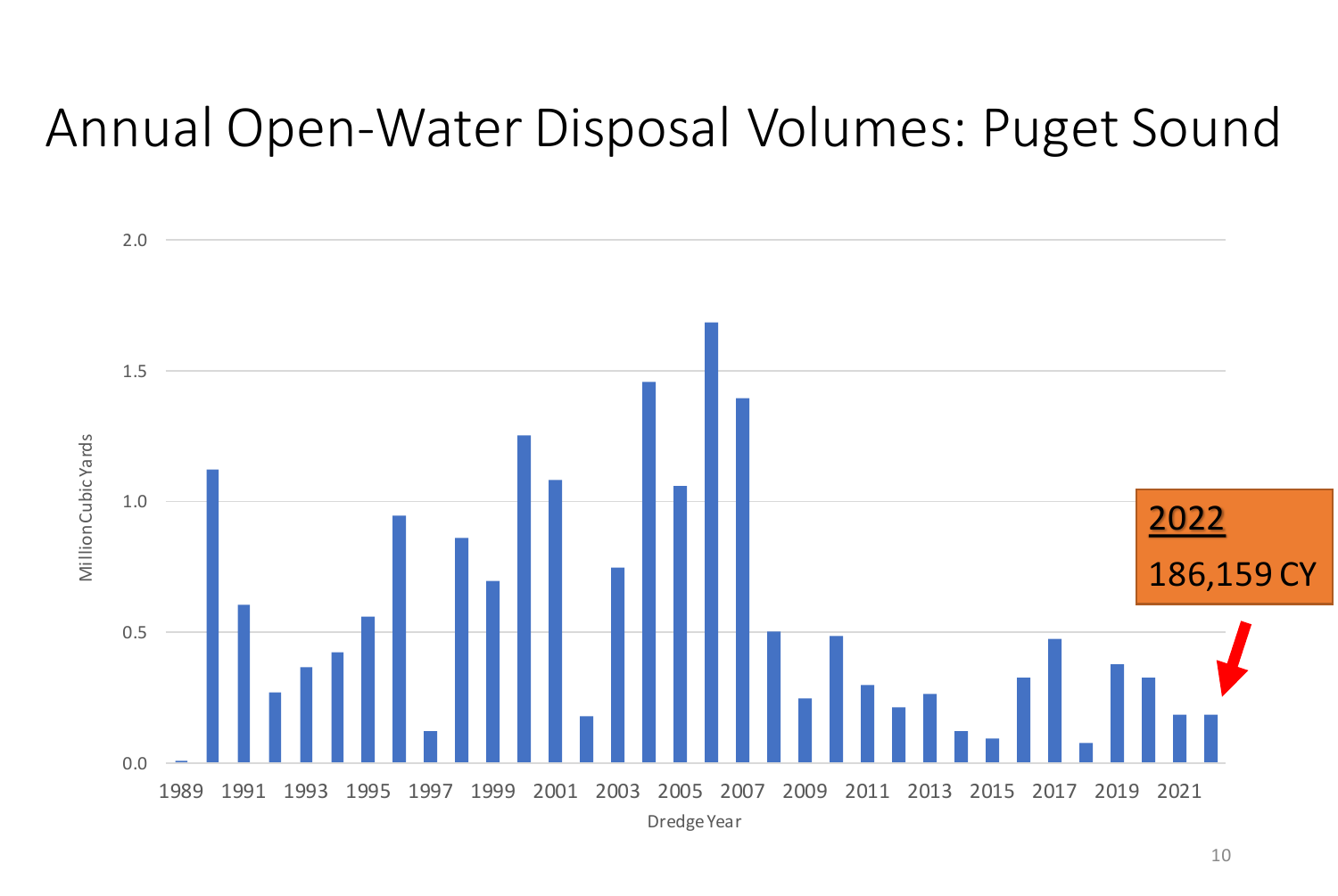### DY22 Grays Harbor Disposal Volumes



| <b>Point Chehalis</b>                                               |              |
|---------------------------------------------------------------------|--------------|
| <b>USACE Grays Harbor</b>                                           | 855,759 CY   |
| Port of Grays Harbor T1,<br>T2, T4 Round 1                          | 41,431 CY    |
| Port of Grays Harbor T1,<br>T2, T4 Round 2                          | 41,169 CY    |
| South Jetty                                                         |              |
| <b>USACE Grays Harbor</b>                                           | 616,019 CY   |
| <b>Half Moon Bay and South Beach</b><br><b>Beneficial Use Sites</b> |              |
| <b>USACE Grays Harbor</b>                                           | 68,967 CY*   |
| <b>TOTAL GRAYS HARBOR</b><br><b>VOLUME</b>                          | 1,623,345 CY |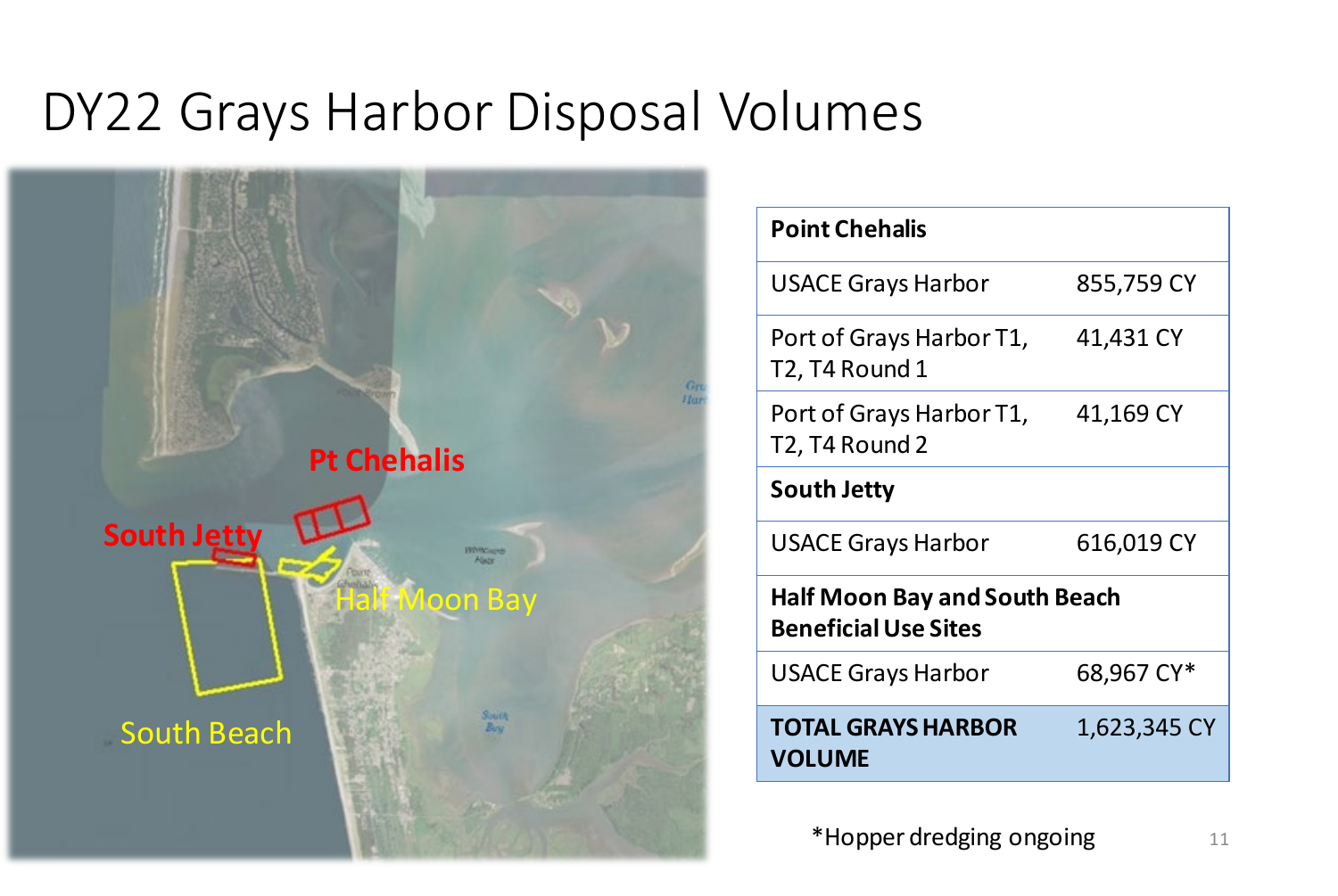### Annual Open-Water Disposal Volumes: Grays Harbor



Dredge Year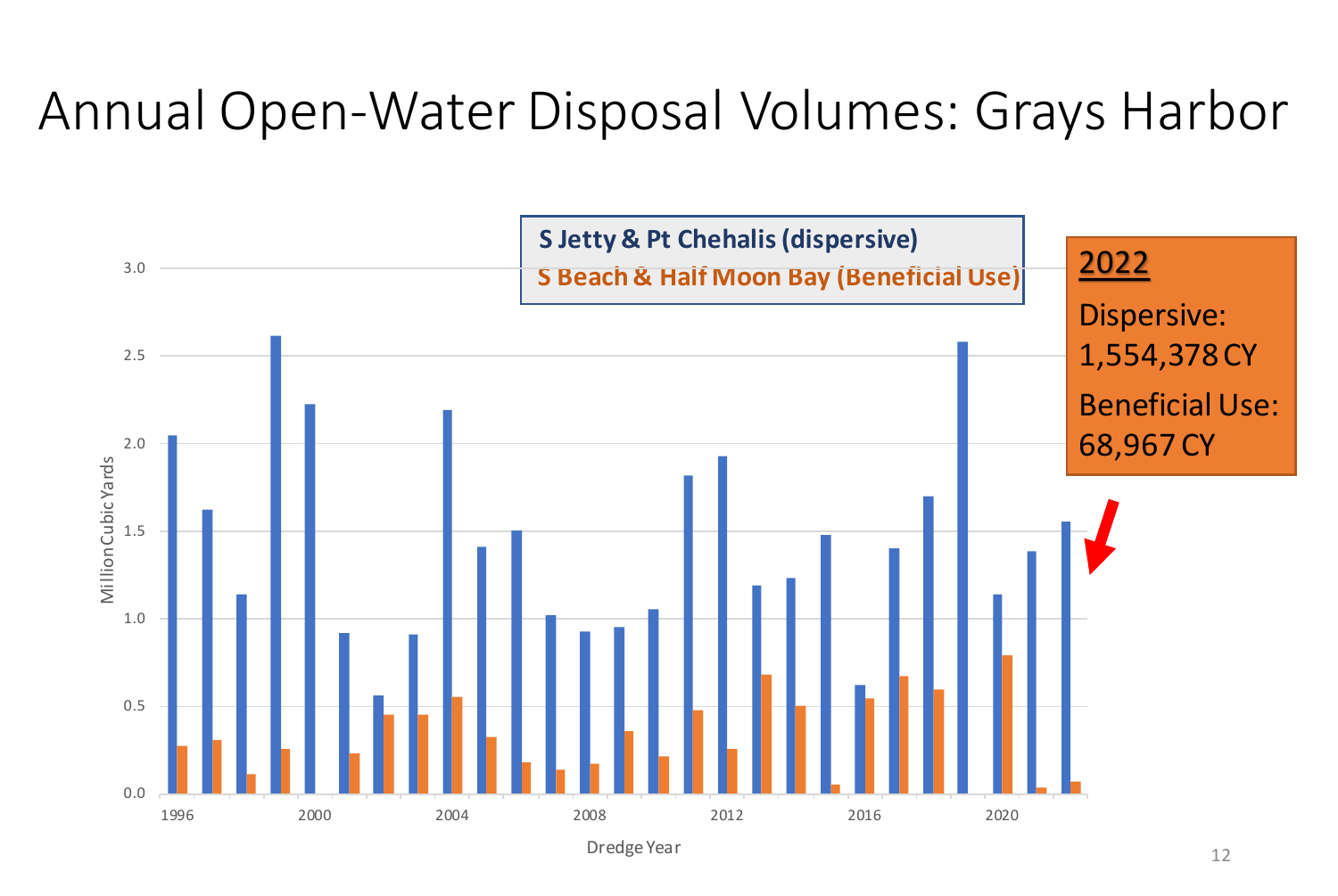## Puget Sound SRM

- Over the last year:
	- 10 projects
	- 21 bottles distributed
- PS-SRM guidance on DMMO website recently updated
- [https://www.nws.usace.army](https://www.nws.usace.army.mil/Missions/Civil-Works/Dredging/SRM/) .mil/Missions/Civil-Works/Dredging/SRM/



#### **Total:**

#### **182 bottles distributed**

#### **2,668 bottles remaining**

**Puget Sound Sediment Reference Material:** Requesting, Analyzing, Validating and **Reporting Data** 

#### Introduction

The Puget Sound Sediment Reference Material (SRM) has been developed to help assess/evaluate measurement accuracy and monitor laboratory performance when analyzing for chlorinated dioxin, furans, and biphenyl compounds in sediment samples collected in the Pacific Northwest. The SRM is currently available free of charge, though recipients must pay shipping costs. This document provides instructions for obtaining, analyzing, and connection on the CDM. This middeness and approximations are intended to maximative CDM scores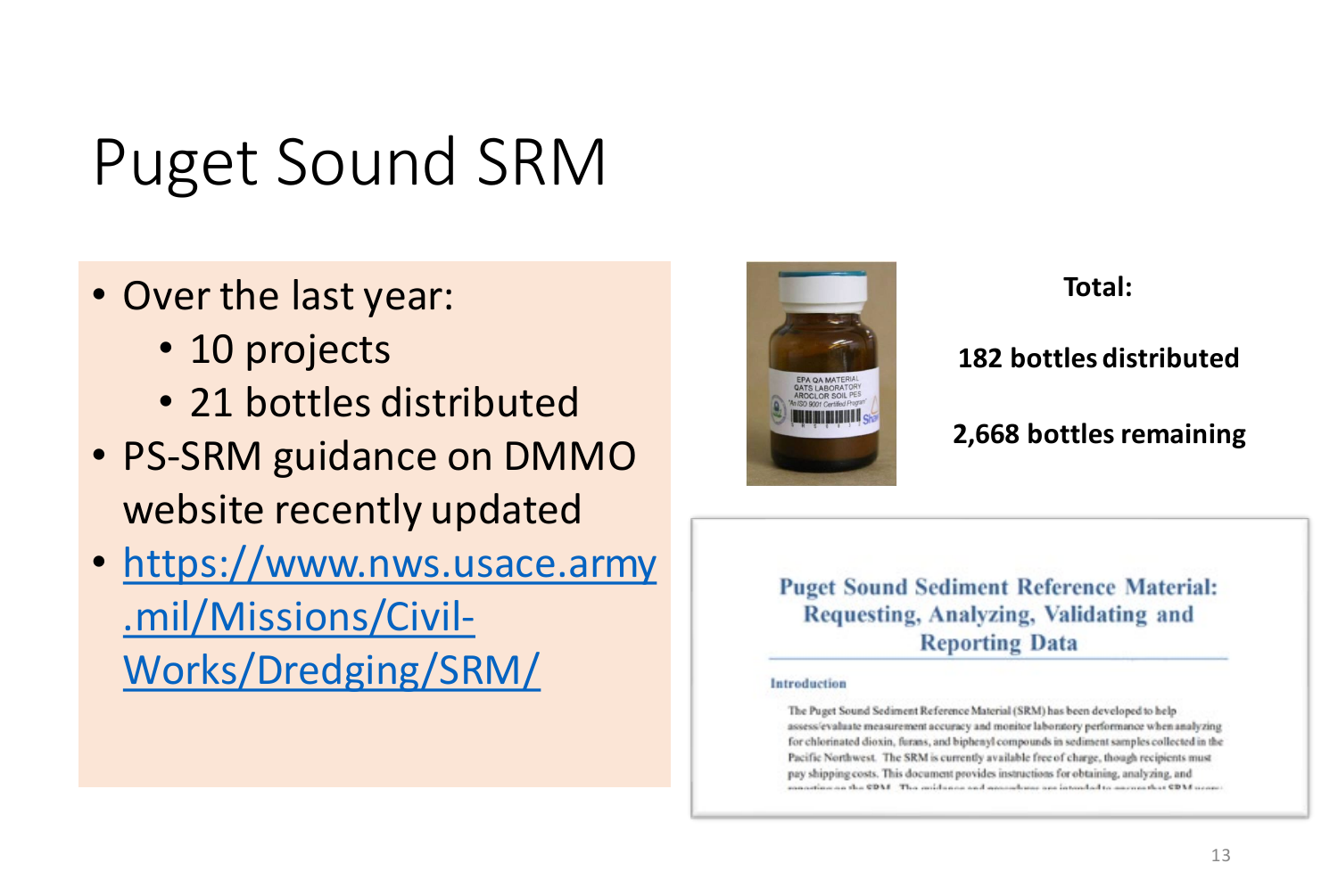## Other Updates

- 2021 User Manual
	- Published July 2021
- Port Gardner Pilot Study Monitoring Report and Foreword
	- Revised 3/29/22
- DY20/21 Biennial Report

USACE will be hiring in DMMO later this year

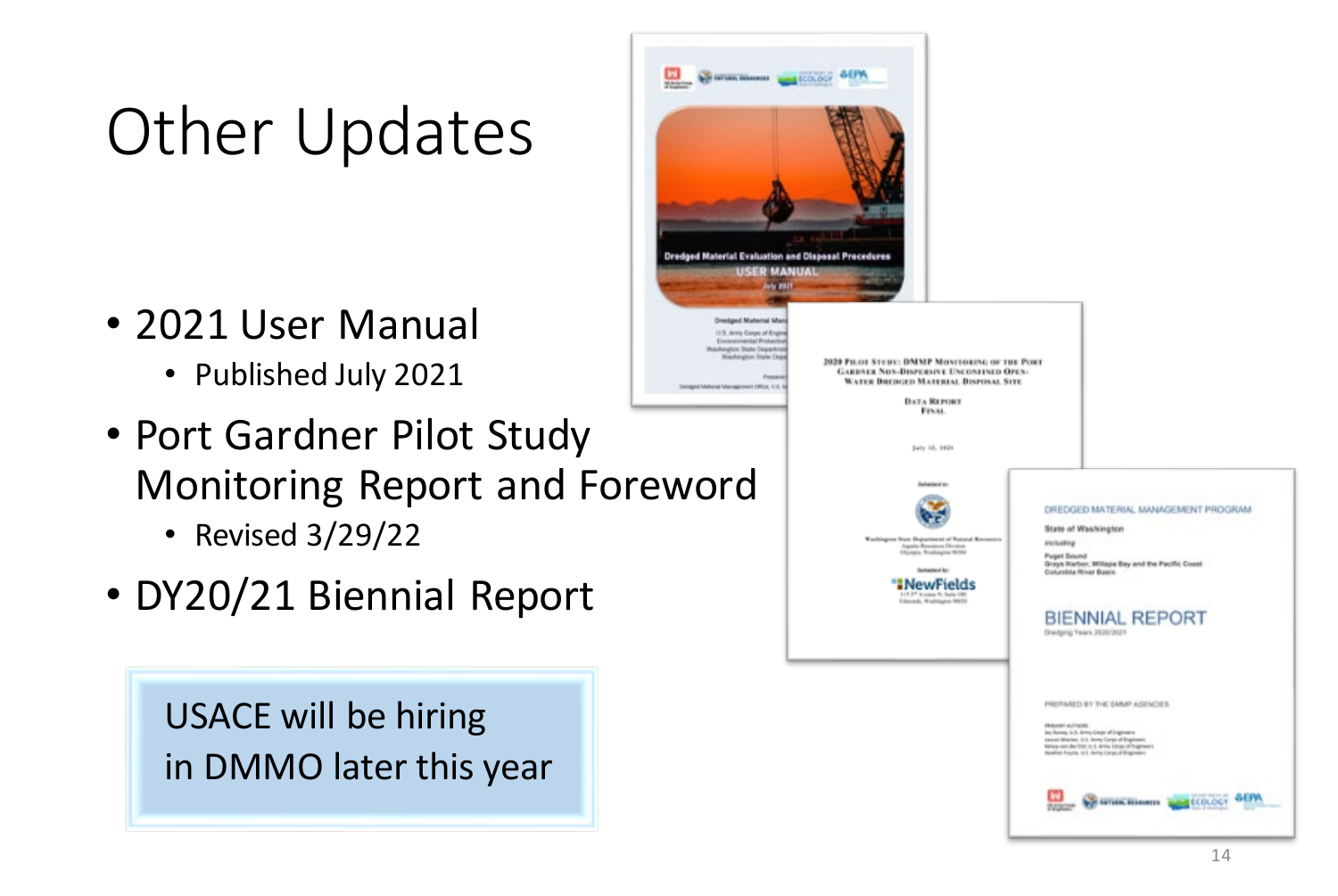## DMMO Website

• [https://www.nws.usace.army.mil/Missions/Civil-](https://www.nws.usace.army.mil/Missions/Civil-Works/Dredging/)Works/Dredging/

| Dredged Material Management Office (DMMO)         |                                                                                                                                                                                                                                                                                                                                                                               |  |  |
|---------------------------------------------------|-------------------------------------------------------------------------------------------------------------------------------------------------------------------------------------------------------------------------------------------------------------------------------------------------------------------------------------------------------------------------------|--|--|
| US Arew Corps<br>of Everywaars                    | <b>ASPARTMENT AR</b><br><b>SEPA</b><br><b>ECOLOGY</b>                                                                                                                                                                                                                                                                                                                         |  |  |
|                                                   | The Seattle District DARAD is the main paint of sentast for the interopency Dredged Material Management Program (DANAP). The DARAP beings together openites with rates in management and regulation of<br>dredged material to streamline testing and decision-making. Tegether the DMMP agencies manage a network of multivaer spen-water disposal sites in Washington State. |  |  |
| Menu                                              | News and Updates                                                                                                                                                                                                                                                                                                                                                              |  |  |
| CAINCO Horive                                     | Time to Register: 34th Annual SMARM WIll Be Held Virtually on May 4th, 2022                                                                                                                                                                                                                                                                                                   |  |  |
| DMMP User Manual - July 2021                      | The 34th Sediment Management Annual Review Meeting will be held wrtually on May 4th, 2022. Registration details, meeting                                                                                                                                                                                                                                                      |  |  |
| Sustability Determinations/Decision<br>Documents. | agenda and the draft issue paper are available on the SMARM juge. To be added to the SMARM mailing list, please contact<br>CENNYL CARACTERING ALL AT MALL                                                                                                                                                                                                                     |  |  |
| SAMINA                                            |                                                                                                                                                                                                                                                                                                                                                                               |  |  |
| Program Updates                                   | Updated Puget Sound SRM Guidance Document                                                                                                                                                                                                                                                                                                                                     |  |  |
| Draposal Site Information                         | Minor spidates to the PS-SRM guidance document were made, including updated contact information, and the updated<br>document is now available on the Puget Sound SRM page. Additional information on when to analyze the PS-SRM for DMMP<br>dradging projects was added to the Puget Sound SRM page.                                                                          |  |  |
| Illaports, ESA, and History                       |                                                                                                                                                                                                                                                                                                                                                                               |  |  |
|                                                   |                                                                                                                                                                                                                                                                                                                                                                               |  |  |
| Dioxin Information                                | Dredge Year 2020-2021 Biennial Report - Now Available!                                                                                                                                                                                                                                                                                                                        |  |  |